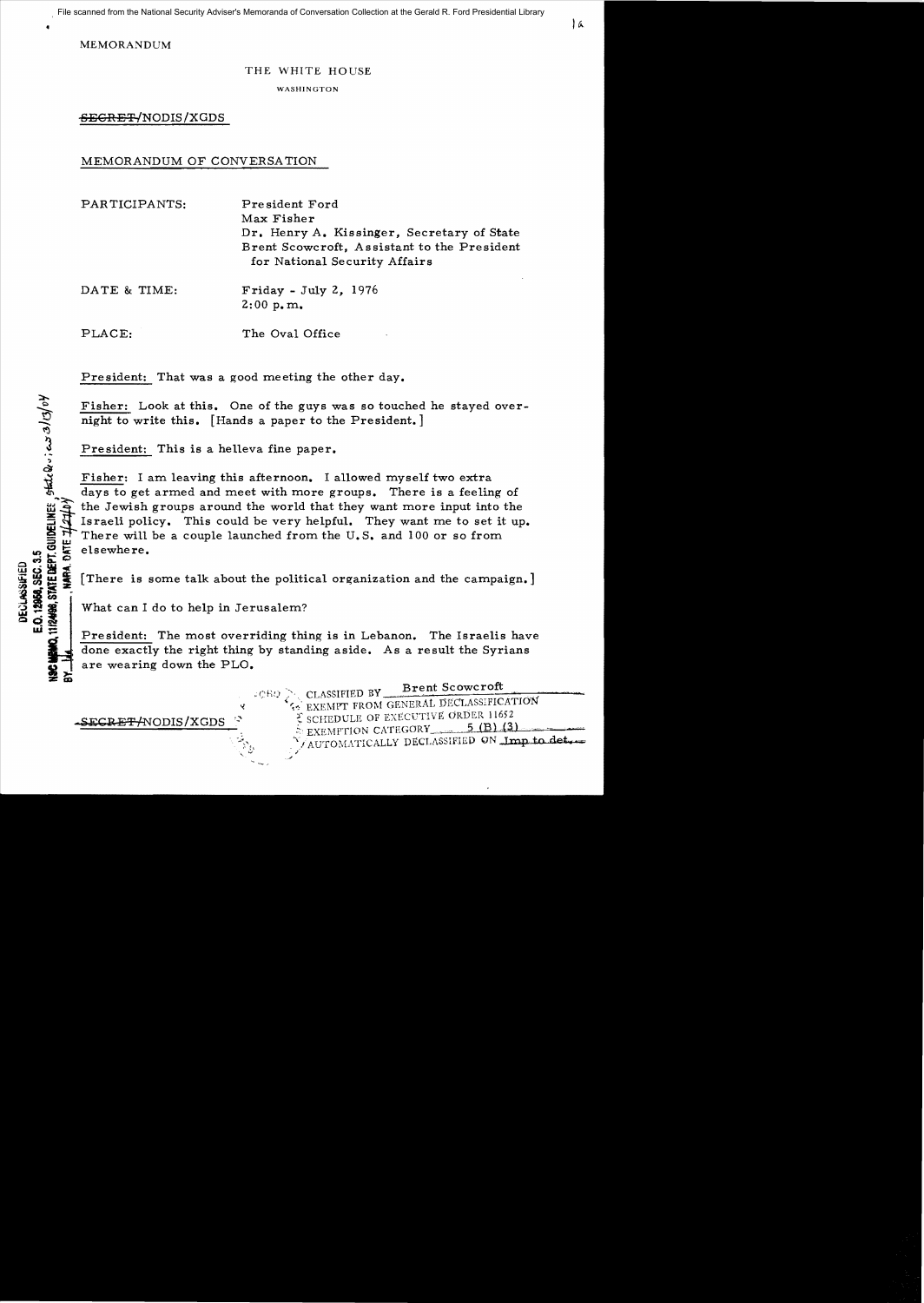# $-$ <del>SECRET/</del>NODIS/XGDS - 2 -

Kissinger: And without any pressure from us. We came to parallel conclusions -- there was absolutely no hint of pressure from us. The Syrians are wearing down the PLO and the Syrians are stuck in Lebanon. They can't pull out without turning it over to the PLO and indicating a botched military operation.

The one thing I see that is dangerous is the p ossibility of Israeli attacks on Fatah camps as a result of this hijacking.

President: That could coalesce all the Arabs against Israel.

Kissinger: I tell you it is my personal belief that the French are making a mistake conceding to negotiations with the terrorists. But that is their business.

President: Retaliation would just spark the A rabs to unite.

Kissinger: The problem is these are Yemeni Jews -- Sephardic Jews. They are not so tough and they are over 50 percent of the Israeli population. That is the reason for the change.

Fisher: What about the role of the PLO in the Lebanon situation?

[The President and Secretary Kissinger described the thinking process and that there was no change in our policy.]

The TQ thing worked out fine. I want to thank you.

President: Javits was very pleased.

Scowcroft: Humphrey told me he thought it worked out fine.

Fisher: So I just wanted to know what was happening.

Kissinger: Not a Goddamn thing is happening. We have given the Arabs proposals and they haven't responded. We have no reason to press.

Fisher: It looks like the message for me to convey is to stay away from retaliation.

This settlement thing is another problem.



SEGRET/NODIS/XGDS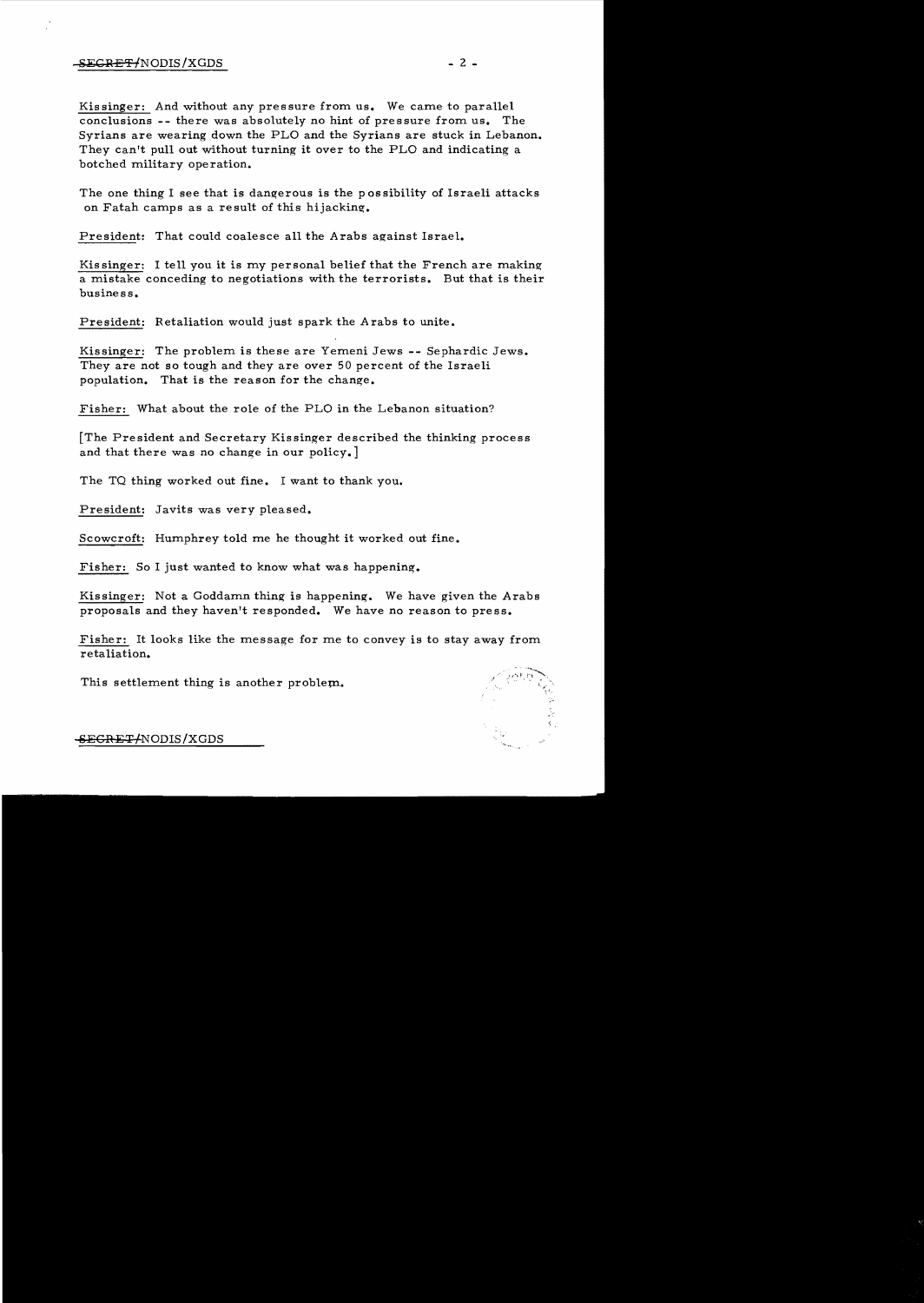Scowcroft: They just authorized three more.

President: Really? Max, that is a very serious matter.

Kissinger: Israel shouldn't make the same mistake of hitting the refugee camps. The PLO is getting chewed up right now without any help.

Fisher: This George Brown thing is bad. I think something will have to be said. Lissy has drafted something innocuous.

President: I don't see how we can make a statement. What is the occasion?

Fisher: You will get a lot of mail. Maybe in response to this, you can get it out by answering the letters.

President: We will look at **it.** 



.sEGRET{NODIS /XGDS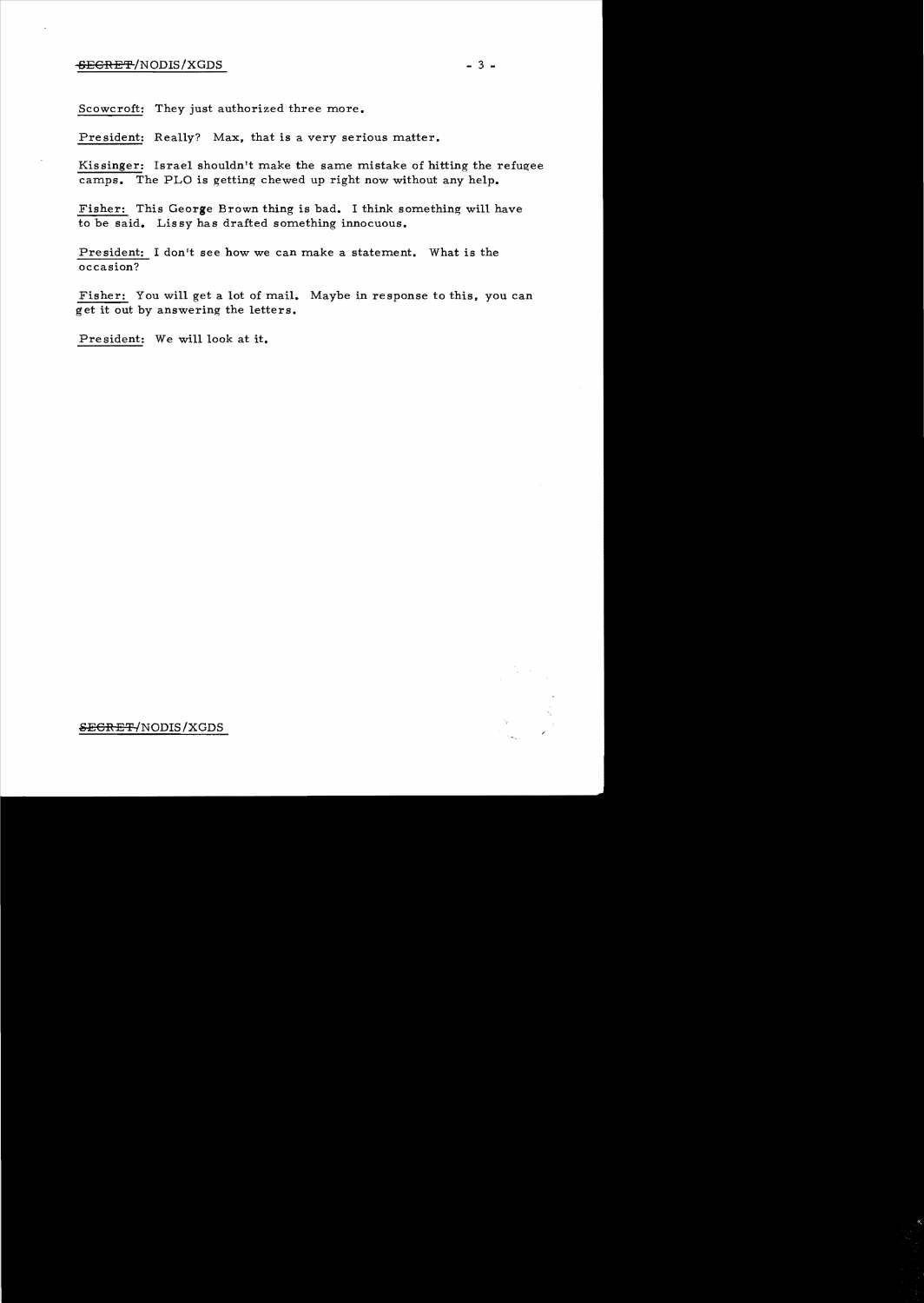# THE WHITE HOUSE 3830

# SECRET (GDS) WASHINGTON

..

•

#### MEETING WITH MAX FISHER

Friday, July 2, 1976 2:00 p. m. (20 minutes) The Oval Office

From: Brent Scowcroft /

# I. PURPOSE

To review matters of common concern with Max Fisher prior to his visit to Israel and convey, through him, to the Israeli leadership your continued strong support for Israel.

#### II. BACKGROUND, PARTICIPANTS AND PRESS ARRANGEMENTS

A. Background: You saw Max Fisher last week with a group of Jewish leaders. He will be going to Israel again quite soon and wanted to see you privately. The principal developments since your last meeting are as follows:

> --Approval of the Security Assistance Appropriations Bill for FY 76, the Transitional Quarter and FY 77, with a total of over \$4.2 billion for Israel.

--The Israeli concern that we may be moving toward a shift in our position of not recognizing the PLO.

-- The terrorist hijacking to Uganda of the Air France plane and the Israeli decision to negotiate for the exchange of hostages held by the terrorists for prisoners (Palestinians) held by Is rael.

--The continuing war in Lebanon with the escalation of Christian-Palestinian fighting and a more active Arab League role.

> Subject to GDS of E. O. 11652 Automatically Downgraded at Two Year Intervals and Declassified on December 31, 1984.

<del>SECRET</del> (GDS)

# **DECLASSIFIED** DECLASSIFIED<br>E.O. 12958, SEC. 3.5<br>NSC MEMO, 1112400. STATE DEPT. GUIDELINES<sub>,</sub> State Devices 3/2/04 9Y MA NATE 7/27/04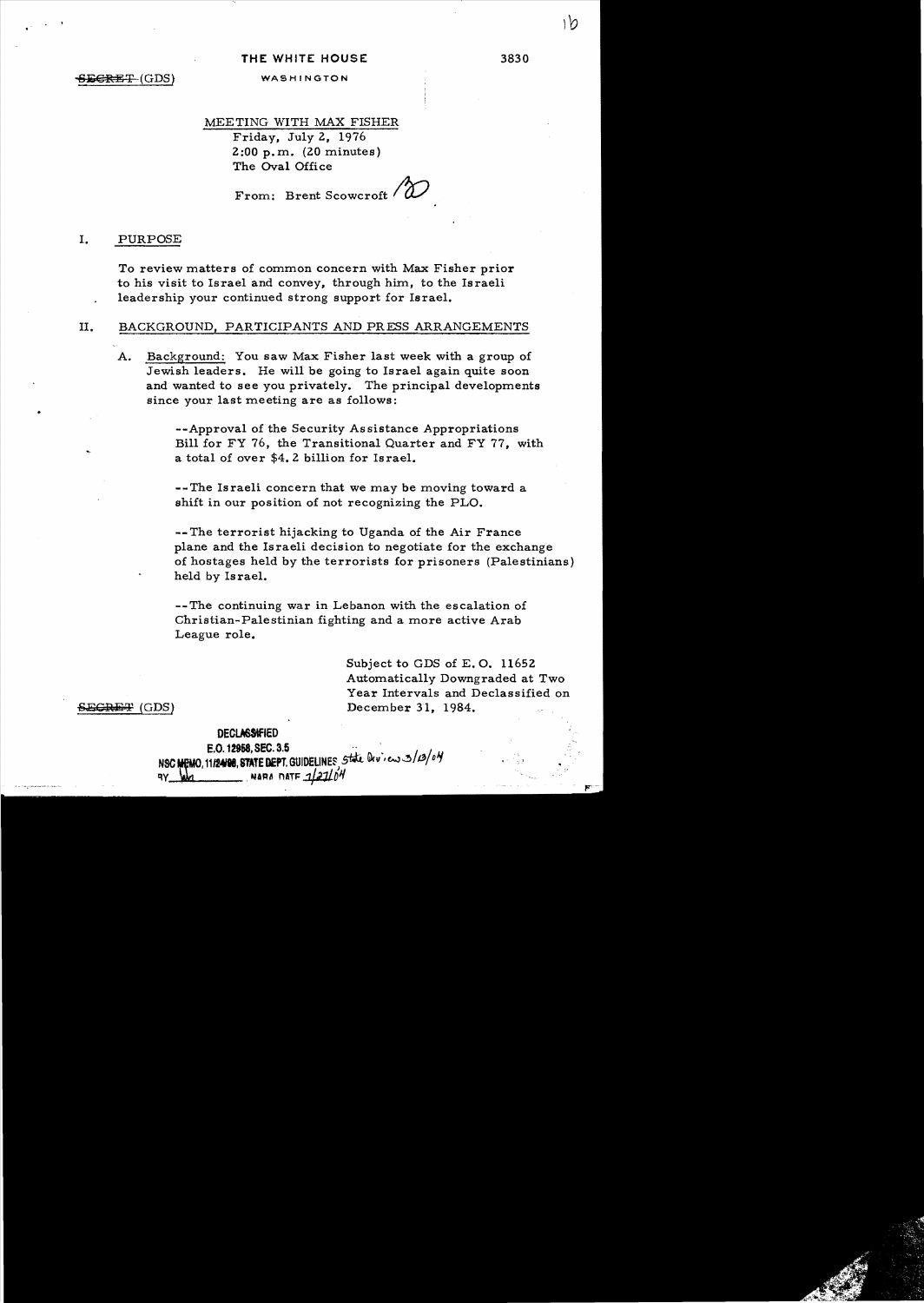On economic and military assistance for Israel, Max Fisher understands just how the positions of the Administration and Congress have evolved and he fully appreciates how hard you have tried to balance the competing demands of an austerity budget, a balanced package for the Middle East and meeting Israel's real needs. (You will recall Max thought that a sum between \$250 and \$275 million for the TQ would be adequate. ) He can tell the Israeli leadership of your pleasure at having been able to find a formula whereby Israel will receive \$4.2 billion in assistance for FY 76, the TQ and FY 77, compared to a total of just over \$6 billion for the entire preceding 27 year period. Our support for Israel's security and survival will not weaken. We will continue to provide support within Israel's realistic needs and our practical limitations.

Regarding the FLO issue, Foreign Minister Allon has told the Knesset of the "amazement and reservations" expressed officially by the Israeli Government to the United States Government over the latter's "having found fit to express its thanks to the murderers" of Ambassador Meloy and Mr. Waring, i.e., the PLO. Allon also criticized the permission given by the State Department to PLO Representative al-Hut to visit Washington, where he lunched with several Senators and Members of Congress (e.g., Senators Ribicoff, Nelson; Morgan, Haskell, Abourezk), At the same time, Allon noted.<br>that Administration officials have reassured Israel that there is no change in United States' policy or attitude vis-a-vis the PLO. The Israeli Government and'press have blown the expression of appreciation to the PLO over the Beirut evacuation and the aI-Hut visit to Washington out of all proportion, reflecting both the genuine sensitivity of top Israeli officials to every move we make on this subject and the volatility of the issue in domestic Israeli politics.

Max Fisher could help to reassure the Israelis that there is no change contemplated in our basic policy. He could also suggest that by making major issues out of minor incidents, the Israelis tend to hurt their own image in this country where there is considerable public and even Congressional sentiment for trying to find a means of dealing with the Palestinians without in any way compromising Israel's security. This has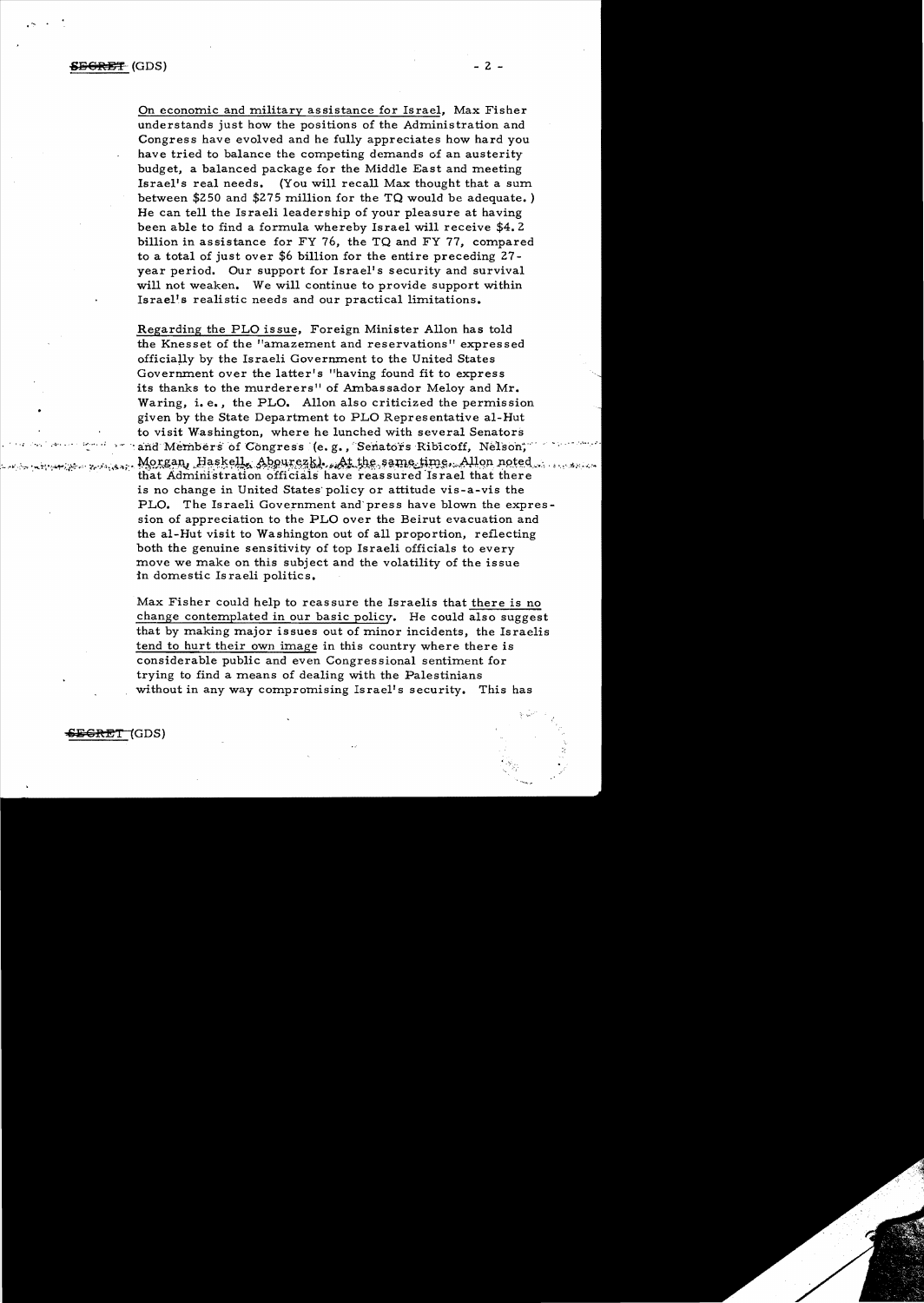<del>BGRBT</del>(GDS)

led members of Congress and others to talk directly to PLO representatives despite the unwillingness of the USG to do so. The USG cannot ignore the practical fact that only the PLO can provide any protection whatsoever to our diplomats and other citizens in West Beirut.

Regarding the terrorist hijacking, you could have Max Fisher convey to the Israelis from you personally what they have been told officially, namely, that we have been making every effort to help obtain the release of the hostages (e.g., we have approached the UN Secretary General, the Egyptians and others to intercede with Idi Amin and with the Palestinians) and that we share Israel's anguish over this situation. Max could also assure the Israelis of our determination to redouble efforts to find a more effective international means of dealing with terrorism.

المواجهة الموارد تخالف والمتعقلة والمحال المحالية والمحالية Regarding Lebanon, the Israelis are not unduly concerned over the present situation since the combination of Syrian and Lebanese Christian fighting with the PLO has seriously damaged the latter's military capabilities and could also lead to a long-term  $\cdot$ political weakening of the PLO. As yet the Arab League decision to intervene has had no appreciable effect, easing Israeli fears that it could produce a long-term radical Arab orientation. However, should the Christians and Syrians continue their and some

attacks on the PLO and Lebanese left despite strong Arab League opposition, it could produce great bitterness and violence inside Lebanon and open the US and Israel to Arab criticism as being behind it. Israeli restraint has been appreciated and we hope that it will continue. We also hope the Israelis will join us in encouraging the Lebanese Christians to seek a compromise solution, not involving partition, rather than persisting in the kind of military action which would inevitably lead to retribution, continued violence and a collapse of prospects for any political agreement.

 $B_{\bullet}$ Participants: Max Fisher, Brent Scowcroft.

 $C_{\bullet}$ Press Arrangements: White House photo only.



- 3 -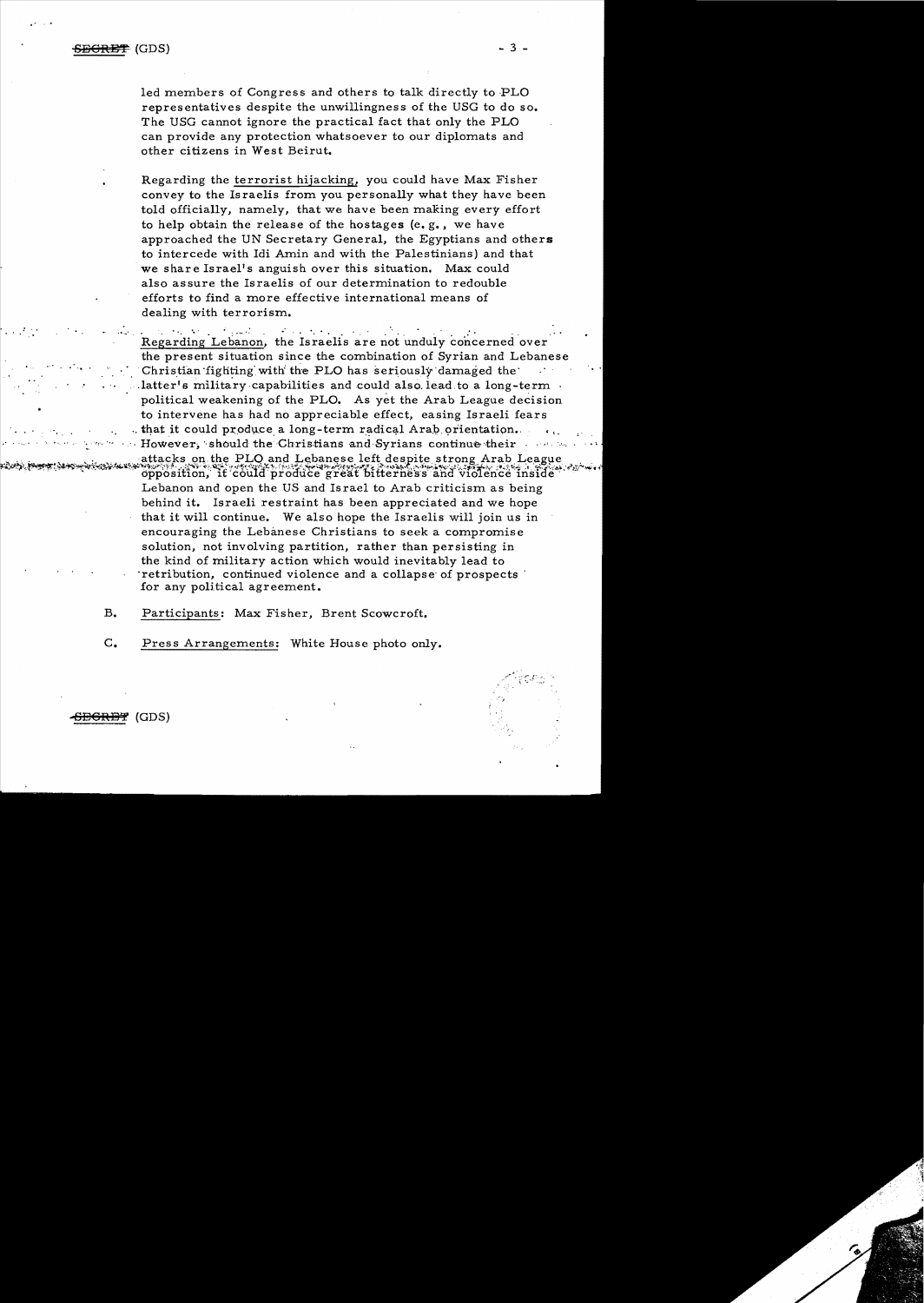#### SECRET (GDS)

### III. TALKING POINTS

# Security Assistance

 $\mathbf{1}$ . Please tell our Israeli friends how pleased I am to have been able to work out with Congress a formula for security assistance for FY 76, the TQ and FY 77, which will provide more than \$4.2 billion for Israel, yet be within the budget ceiling imposed by the austerity situation in this country, and also maintain the balance which I consider essential for the Middle East as a whole. This amount is over 60% of the total provided Israel by the USG between 1949 and 1975 and indicates in a concrete manner my dedication to Israel's security and well-being.

الله المؤمنين والمحارب المستعدد والمستعدد والمحاركة والمتعارفين والمتعارف المتعارف المحارب والمراري والمحارثة موداها I am aware of the Israeli concern about the PLO. You can reassure them that there is no change in our position of no recognition and no negotiations with the PLO as long as they do not recognize Israel's right to exist and accept Security Council Resolutions 242 and 338.

While I recognize the sensitivity and importance of this issue for Israel, they may wish to consider whether such  $\nu_{\text{max}}$  ,  $\nu_{\text{max}}$  strong reactions to minor events do not harm their image. All real in this country. Despite the position of the USG, there is public and even Congressional sentiment for a dialogue with the PLO, resulting in occasional meetings between Members of Congress and PLO officials. The Administration does not encourage this but we cannot prevent it. We cannot ignore the practical fact that only the PLO can provide any protection for our diplomats and other citizens in West Beirut.

# Terrorist Hijacking

- $4.$ We share Israel's anguish over the terrorist hijacking to Uganda and the situation of the Israeli and other hostages. We have done our best to try to save the lives of the hostages without suggesting that the terms of the terrorists be met.
- 5. The Israelis can be certain that we intend to redouble our efforts to put an end to such terrorist actions. We will be interested in whatever ideas they may have.

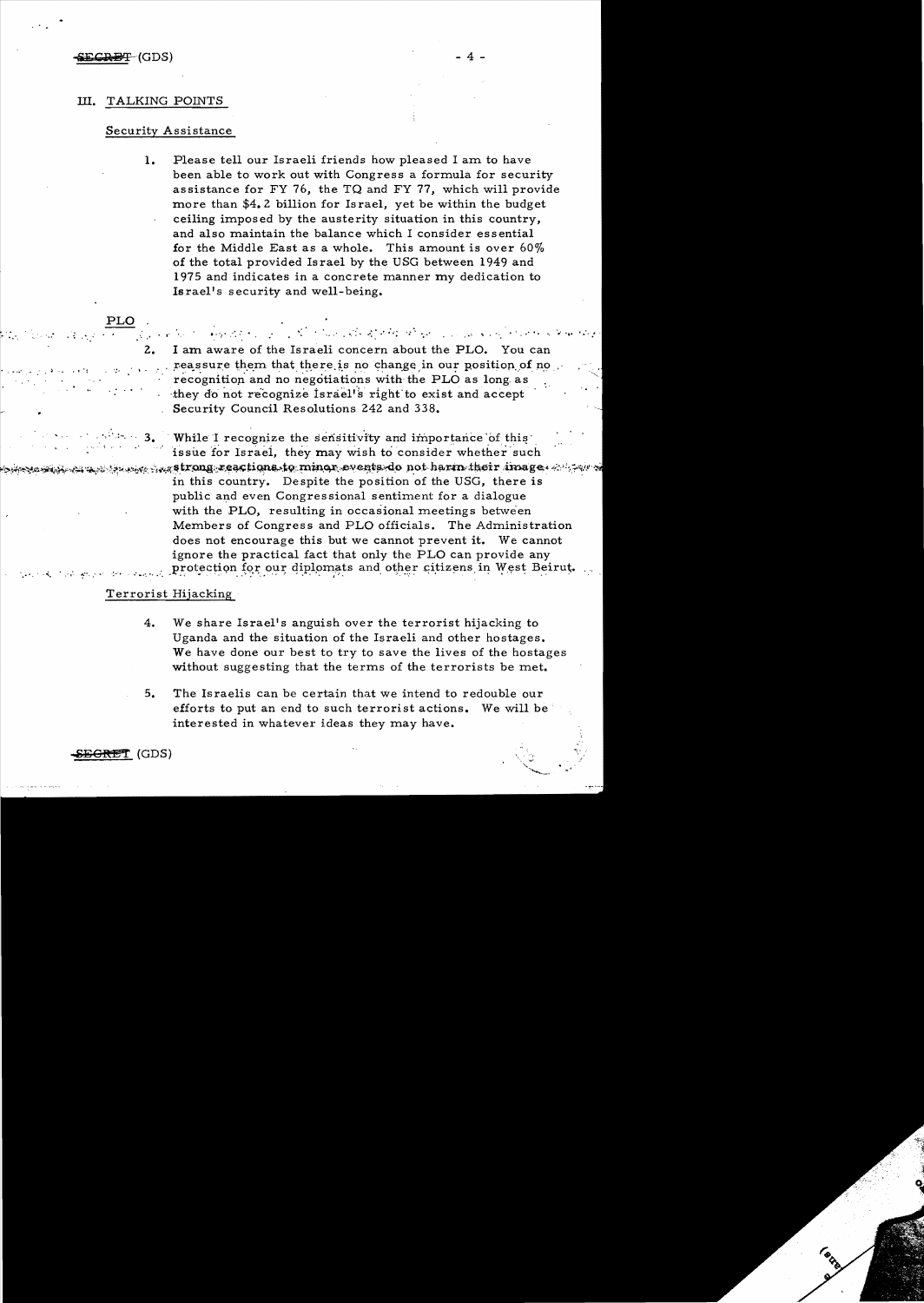### <del>CRET</del> (GDS)

6. We are watching the situation in Lebanon very closely, as Israel knows. We have appreciated Israel's restraint thus far and we hope it will continue. We also hope that Israel will join us in using whatever influence it has with the Lebanese Christians to urge them to work for a political compromise while it is still possible and not to push their military successes so far as to invite another cycle of retribution and even greater violence which could kill all hopes for an eventual agreement.

**BUTTER BULLET AND STAR** 

<u>الموارد بالموارد المستار المستقرمة الموارد والمستقرر المستقرر المستقرر المستقرر الموارد المستقرر المستقرر المستقرر</u>

Service of the

 $\mathcal{L}_1$  .

<del>SEGRET (</del>GDS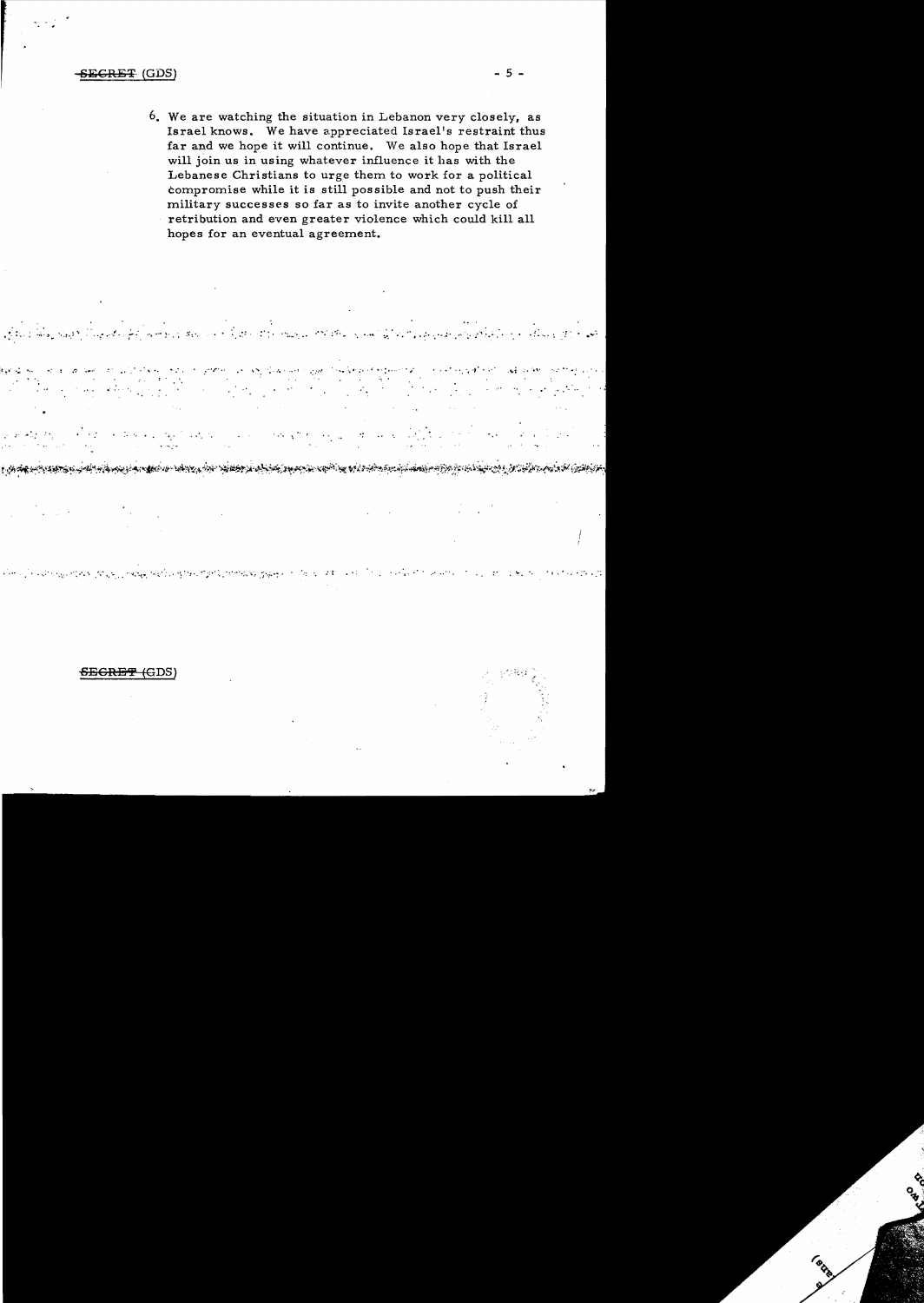$t^{\prime}/$  May Fisher  $K$  $2$  July 75 P That was good meeting collection E boutant this. One of equipe was so touched CHands paper to P) P This is a hillwis fine pope.<br>E dann lemin tris afternoon, dalland ingay Estra dong & get around + erect w/ever groups. could be very helpful. They went met est it up. There will be a comple funded from USA ca 100 et so from theirber. (Sant talk about potteril après car jaque) What can be a full in Junson The most annualized time in hermon the I have love exactly a sight thing by starting apide avance la la Syrian and critaring domina  $LLO$ K Cerre cepte au présence france les causes of 11 conclusion - arrotately too hint of pressure. pour vo. Ide Jepinasan version donnée les comments bother init opin of I attaches on fistale angus a a result of this P That could walkse alle and against I. Il 2 tell you it my personal bility that I motion **DECLASSIFIED** E.O. 12958, SEC. 3.5 NSC MEMO, 11/24/98, STATE DEPT. GUIDELINES, Ste Roiew3/0/04 BY  $M_{\text{max}}$  NARA DATE  $7/37$